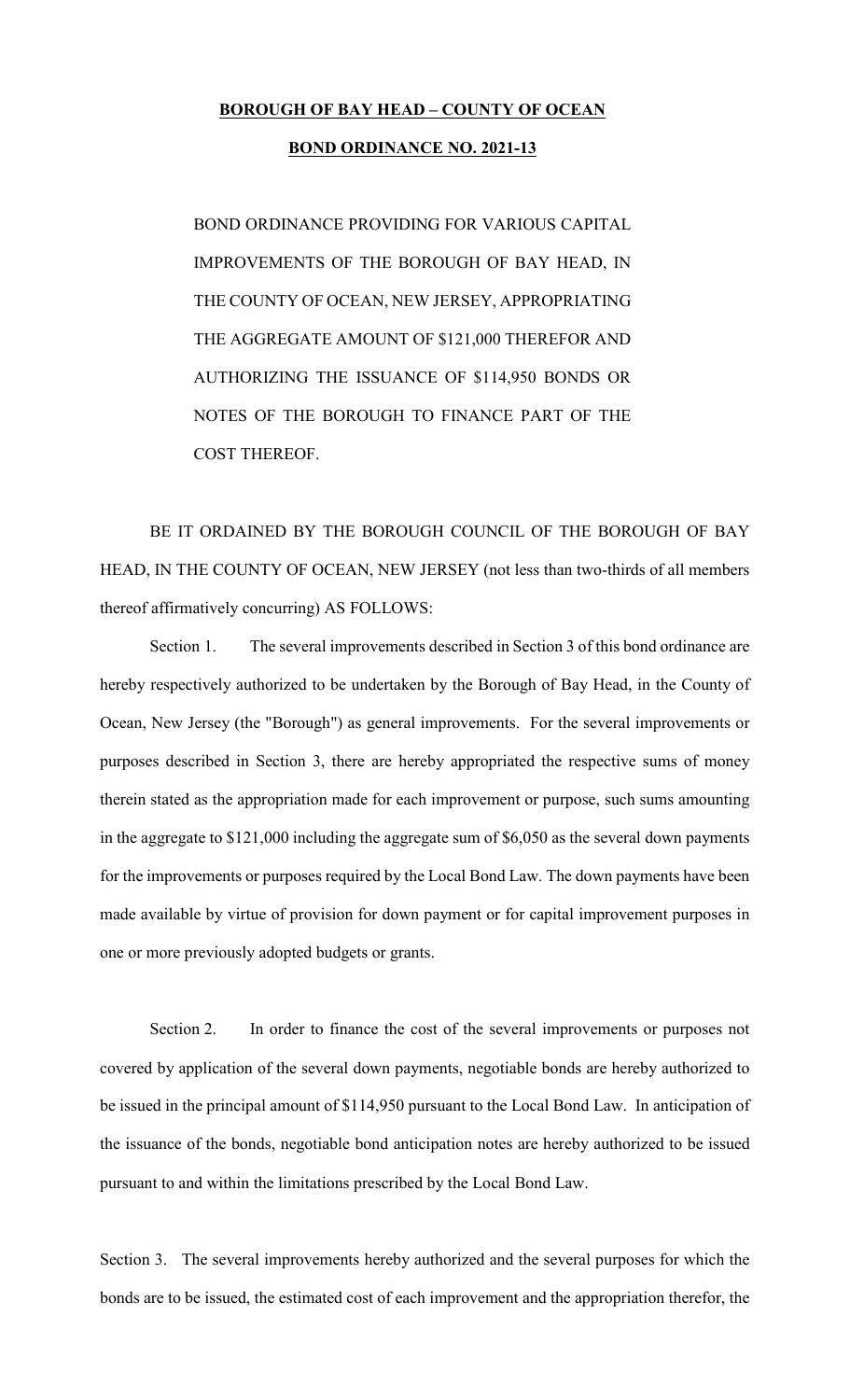estimated maximum amount of bonds or notes to be issued for each improvement and the period

of usefulness of each improvement are as follows:

| <b>Purpose</b>                                                                                                                                                                 | Appropriation<br>and<br><b>Estimated</b><br>Cost | <b>Estimated</b><br><b>Maximum</b><br>Amount on<br><b>Bonds</b> or<br><b>Notes</b> | Period of<br><b>Usefulness</b> |
|--------------------------------------------------------------------------------------------------------------------------------------------------------------------------------|--------------------------------------------------|------------------------------------------------------------------------------------|--------------------------------|
| 1) Acquisition of Fire Department Equipment<br>The acquisition of Fire Department Equipment including all<br>work and materials necessary therefore and incidental<br>thereto. | \$13,000                                         | \$12,350                                                                           | 7 years                        |
| 2) Acquisition of Fire Department Radios<br>The acquisition of Fire Department Radios including all<br>work and materials necessary therefore and incidental thereto.          | \$67,000                                         | \$63,650                                                                           | 7 years                        |
| 3) Acquisition of Police Equipment<br>The Police Equipment including all work and materials<br>necessary therefore and incidental thereto.                                     | \$41,000                                         | \$38,950                                                                           | 5 years                        |
| <b>TOTALS</b>                                                                                                                                                                  | \$121,000                                        | \$114,950                                                                          |                                |

The excess of the appropriation made for each of the improvements or purposes aforesaid over the estimated maximum amount of bonds or notes to be issued therefor, as above stated, is the amount of the down payment for each purpose.

 Section 4. All bond anticipation notes issued hereunder shall mature at such times as may be determined by the chief financial officer; provided that no note shall mature later than one year from its date. The notes shall bear interest at such rate or rates and be in such form as may be determined by the chief financial officer. The chief financial officer shall determine all matters in connection with notes issued pursuant to this ordinance, and the chief financial officer's signature upon the notes shall be conclusive evidence as to all such determinations. All notes issued hereunder may be renewed from time to time subject to the provisions of the Local Bond Law. The chief financial officer is hereby authorized to sell part or all of the notes from time to time at public or private sale and to deliver them to the purchasers thereof upon receipt of payment of the purchase price plus accrued interest from their dates to the date of delivery thereof. The chief financial officer is directed to report in writing to the governing body at the meeting next succeeding the date when any sale or delivery of the notes pursuant to this ordinance is made. Such report must include the amount, the description, the interest rate and the maturity schedule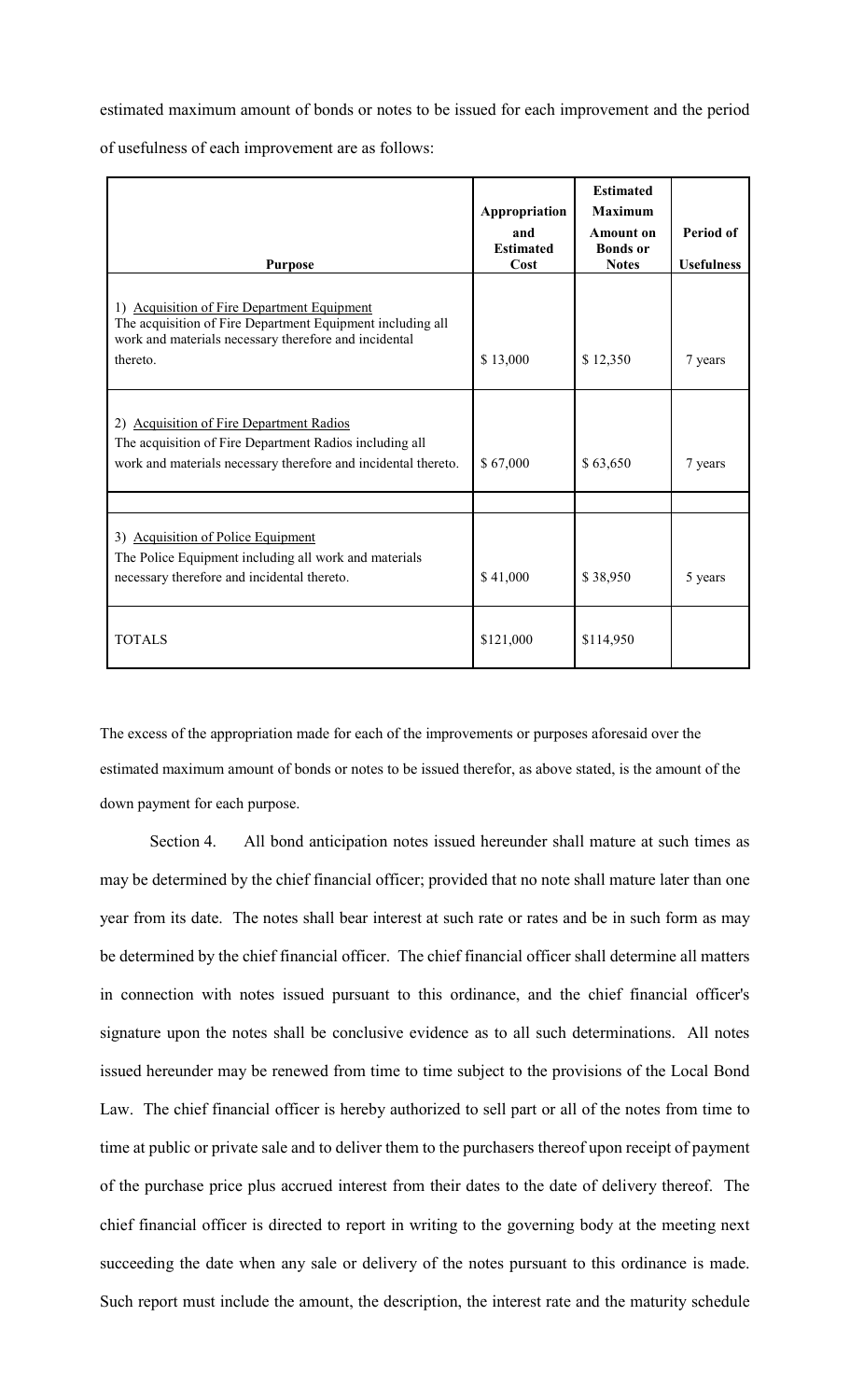of the notes sold, the price obtained and the name of the purchaser.

 Section 5. The Borough hereby certifies that it has adopted a capital budget or a temporary capital budget, as applicable. The capital or temporary capital budget of the Borough is hereby amended to conform with the provisions of this ordinance to the extent of any inconsistency herewith. To the extent that the purposes authorized herein are inconsistent with the adopted capital or temporary capital budget, a revised capital or temporary capital budget has been filed with the Division of Local Government Services.

 Section 6. The following additional matters are hereby determined, declared, recited and stated:

 (a) The purposes described in Section 3 of this bond ordinance are not current expenses. They are all improvements that the Borough may lawfully undertake as general improvements, and no part of the costs thereof has been or shall be specially assessed on property specially benefitted thereby.

 (b) The average period of usefulness, computed on the basis of the respective amounts of obligations authorized for each purpose and the reasonable life thereof within the limitations of the Local Bond Law, is 6.32 years.

(c) The Supplemental Debt Statement required by the Local Bond Law has been duly prepared and filed in the office of the Clerk, and a complete executed duplicate thereof has been filed in the office of the Director of the Division of Local Government Services in the Department of Community Affairs of the State of New Jersey. Such statement shows that the gross debt of the Borough as defined in the Local Bond Law is increased by the authorization of the bonds and notes provided in this bond ordinance by \$114,950, and the obligations authorized herein will be within all debt limitations prescribed by that Law.

(d) An aggregate amount not exceeding \$5,000 for items of expense listed in and permitted under N.J.S.A. 40A:2-20 is included in the estimated costs indicated herein for the purposes or improvements.

 Section 7. The Borough hereby declares the intent of the Borough to issue the bonds or bond anticipation notes in the amount authorized in Section 2 of this bond ordinance and to use proceeds to pay or reimburse expenditures for the costs of the purposes described in Section 3 of this bond ordinance. This Section 7 is a declaration of intent within the meaning and for purposes of Treasury Regulations.

Section 8. Any grant moneys received for the purposes described in Section 3 hereof